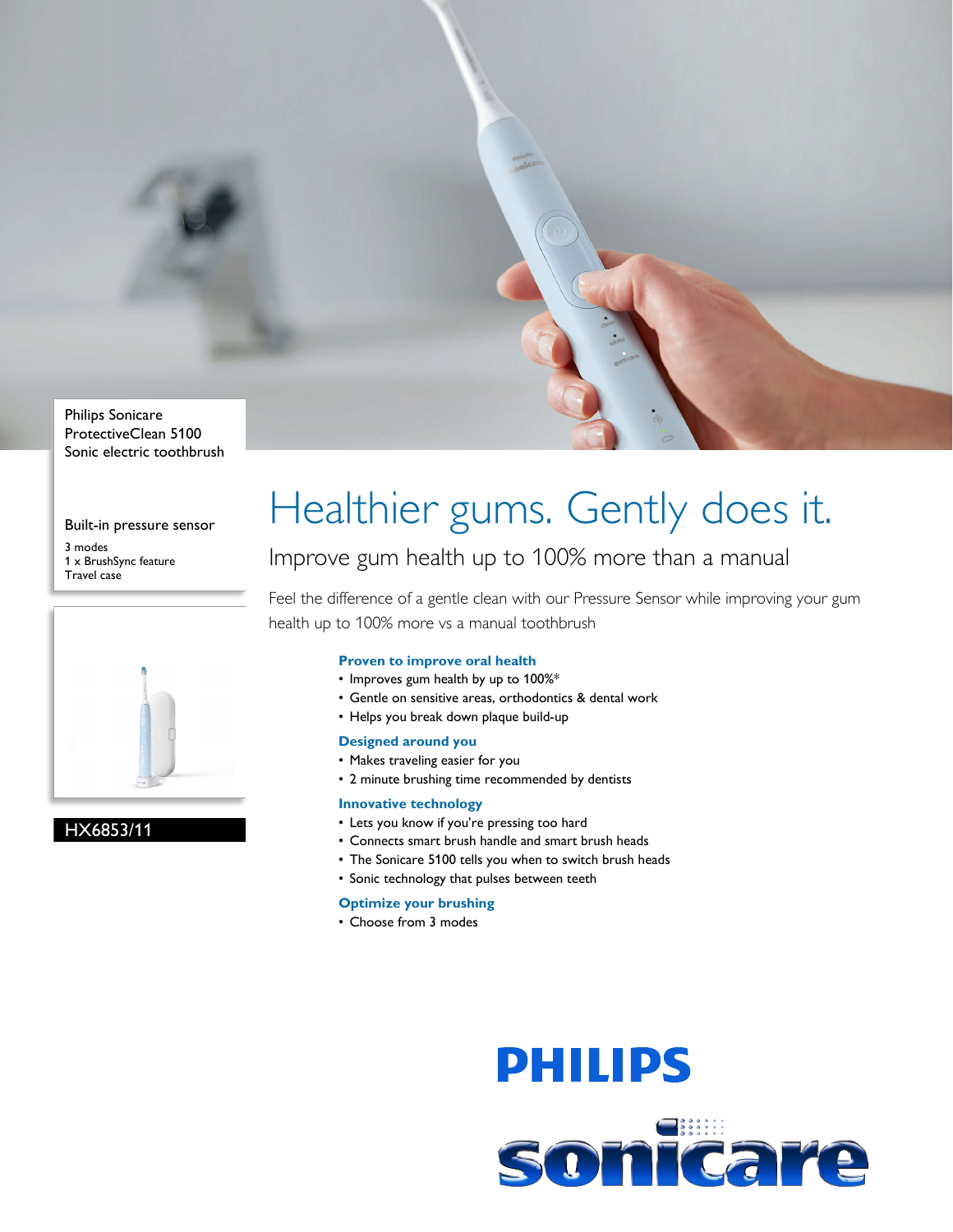## **Highlights**

#### **Sonicare 5100 for gum health**



Brushing your teeth is a breeze, with high-quality bristles that remove plaque and improve gum health. In fact, it's up to 100% better than a manual toothbrush.

#### **Safe brushing experience**



The best electric toothbrush for braces. The Sonicare ProtectiveClean 5100 can also be used on fillings, crowns, veneers and other sensitive orthodontics.

#### **Customize your brushing**

Three modes. Three intensities. Customize your brushing to your cleaning preferences with the Sonicare ProtectiveClean 5100. Clean mode is standard for superior cleaning. White is the ideal mode for removing surface stains. And Gum Care mode adds an extra minute of reduced-power brushing, so you can gently massage your gums.

#### **Sonicare 5100 — a deeper clean**

Sonic technology pulses water between your teeth and gums to break up and removes 3x as much plaque along the gumline than a manual toothbrush.

#### **Improves gum health**



Densely-packed, high-quality bristles give you an extra gentle brushing to remove plaque along the gumline to improve gum health up to 100% more than a manual toothbrush. And, the specially curved power tip makes reaching the teeth at the back of your mouth a breeze.

#### **Prioritizes your oral hygiene**

Sometimes you can forget the last time you replaced your brush head. With its unique BrushSync technology, the head and base will sync-up to remind you when the time comes – with a simple short beep and handle light.

#### **Monitor your brushing pressure**



Brushing too hard can damage your teeth and gums. To prevent this, your Philips Sonicare ProtectiveClean emits a gentle pulsing sound to remind you to ease off on the pressure.

#### **BrushSync technology**



A microchip-enabled technology that detects and synchronizes the smart brush head with the smart handle. The smart handle and smart brush head pair is a powerful combination that enables Smart replacement reminders.

#### **Smart functionalities**



With a gentle pulse reminds you to change to a new part of your mouth, and signals when 2 minutes of brushing time is up. This sonic electric toothbrush gives you the most optimal brush, every time.

#### **Handy travel case and charger**



Our premium travel case lets you store your toothbrush hygienically, while our compact charging base keeps you topped up when you're on the go. You do get two weeks of regular use from a single full charge, but the charger's just the ticket for longer trips.